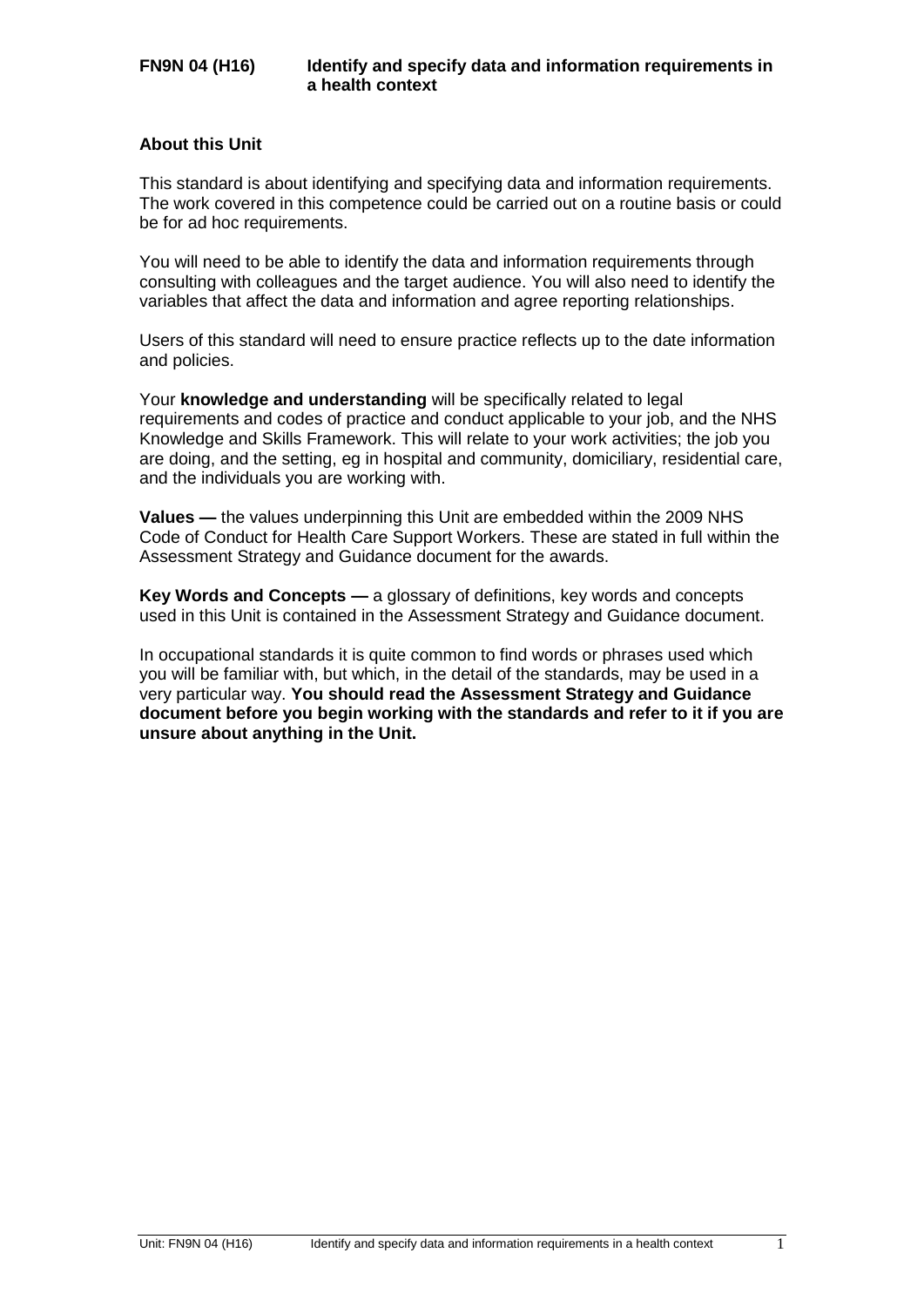## **Specific Evidence Requirements for the Unit**

|                 | It is essential that you adhere to the Evidence Requirements for this Unit                                                                                                                                                                                                                                                                                                                                                                                                                                                                                                                                                                                     |
|-----------------|----------------------------------------------------------------------------------------------------------------------------------------------------------------------------------------------------------------------------------------------------------------------------------------------------------------------------------------------------------------------------------------------------------------------------------------------------------------------------------------------------------------------------------------------------------------------------------------------------------------------------------------------------------------|
|                 | SPECIFIC EVIDENCE REQUIREMENTS FOR THIS UNIT                                                                                                                                                                                                                                                                                                                                                                                                                                                                                                                                                                                                                   |
|                 | <b>Simulation:</b>                                                                                                                                                                                                                                                                                                                                                                                                                                                                                                                                                                                                                                             |
| $\blacklozenge$ | Simulation is <b>NOT</b> permitted for any part of this Unit.                                                                                                                                                                                                                                                                                                                                                                                                                                                                                                                                                                                                  |
| $\bullet$       | The following forms of evidence ARE mandatory:                                                                                                                                                                                                                                                                                                                                                                                                                                                                                                                                                                                                                 |
| $\blacklozenge$ | Direct Observation: Your assessor or expert witness must observe you in real work<br>activities. Their confirmation of your practice will provide evidence for a significant<br>amount of the performance criteria in this Unit. For example, your assessor may<br>observe you record the details required for the specification in a structured and logical<br>way.                                                                                                                                                                                                                                                                                           |
|                 | Professional discussion: Describes your actions in a particular situation and reflect<br>on the reason(s) why you practice that way. For example, your assessor may ask you<br>to explain, using an example from practice, how to identify audience requirements for<br>data and information and express how it is/is not possible to meet these.                                                                                                                                                                                                                                                                                                              |
|                 | Competence of performance and knowledge could also be demonstrated using a<br>variety of evidence from the following:                                                                                                                                                                                                                                                                                                                                                                                                                                                                                                                                          |
| ٠               | Reflective Account: These are written pieces of work which allow you to reflect on the<br>course of action you took in a specific situation to identify any learning from the piece of<br>work and to describe what you might do differently in the light of your new knowledge.                                                                                                                                                                                                                                                                                                                                                                               |
|                 | Questioning/professional discussion: May be used to provide evidence of<br>knowledge, legislation, policies and procedures which cannot be fully evidenced<br>through direct observation or reflective accounts. In addition your assessor/mentor or<br>expert witness may also ask questions to clarify aspects of your practice.                                                                                                                                                                                                                                                                                                                             |
| ٠               | Expert Witness: A designated expert witness, eg a senior member of staff, may<br>provide a direct observation of your practice, or record a professional discussion they<br>have held with you on a specific piece of practice.<br>Witness Testimony: Can be a confirmation or authentication of the activities described                                                                                                                                                                                                                                                                                                                                      |
|                 | in your evidence which your assessor or mentor has not seen.                                                                                                                                                                                                                                                                                                                                                                                                                                                                                                                                                                                                   |
| ٠               | <b>Products:</b> These can be any record that you would normally use within your normal<br>role, eg you should not put confidential records in your portfolio; they can remain where<br>they are normally stored and be checked by your assessor and internal verifier.                                                                                                                                                                                                                                                                                                                                                                                        |
| ٠               | Prior Learning: You may be able to use recorded prior learning from a course of<br>training you have attended within the last two years. Discussion on the relevance of<br>this should form part of your assessment plan for each Unit.                                                                                                                                                                                                                                                                                                                                                                                                                        |
|                 | Simulation: There may be times when you have to demonstrate you are competent in<br>a situation that does not arise naturally through your work role, eg dealing with violent<br>or abusive behaviour. The Evidence Requirements in each Unit provide specific<br>guidance regarding the use of simulation.                                                                                                                                                                                                                                                                                                                                                    |
|                 | <b>GENERAL GUIDANCE</b>                                                                                                                                                                                                                                                                                                                                                                                                                                                                                                                                                                                                                                        |
| ٠               | Prior to commencing this Unit you should agree and complete an assessment plan with<br>your assessor which details the assessment methods you will be using, and the tasks<br>you will be undertaking to demonstrate your competence.<br>Evidence must be provided for ALL of the performance criteria, ALL of the knowledge.<br>The evidence must reflect the policies and procedures of your workplace and be linked<br>to current legislation, values and the principles of best practice within the Health Care<br>sector. This will include the National Service Standards for your areas of work.<br>All evidence must relate to your own work practice. |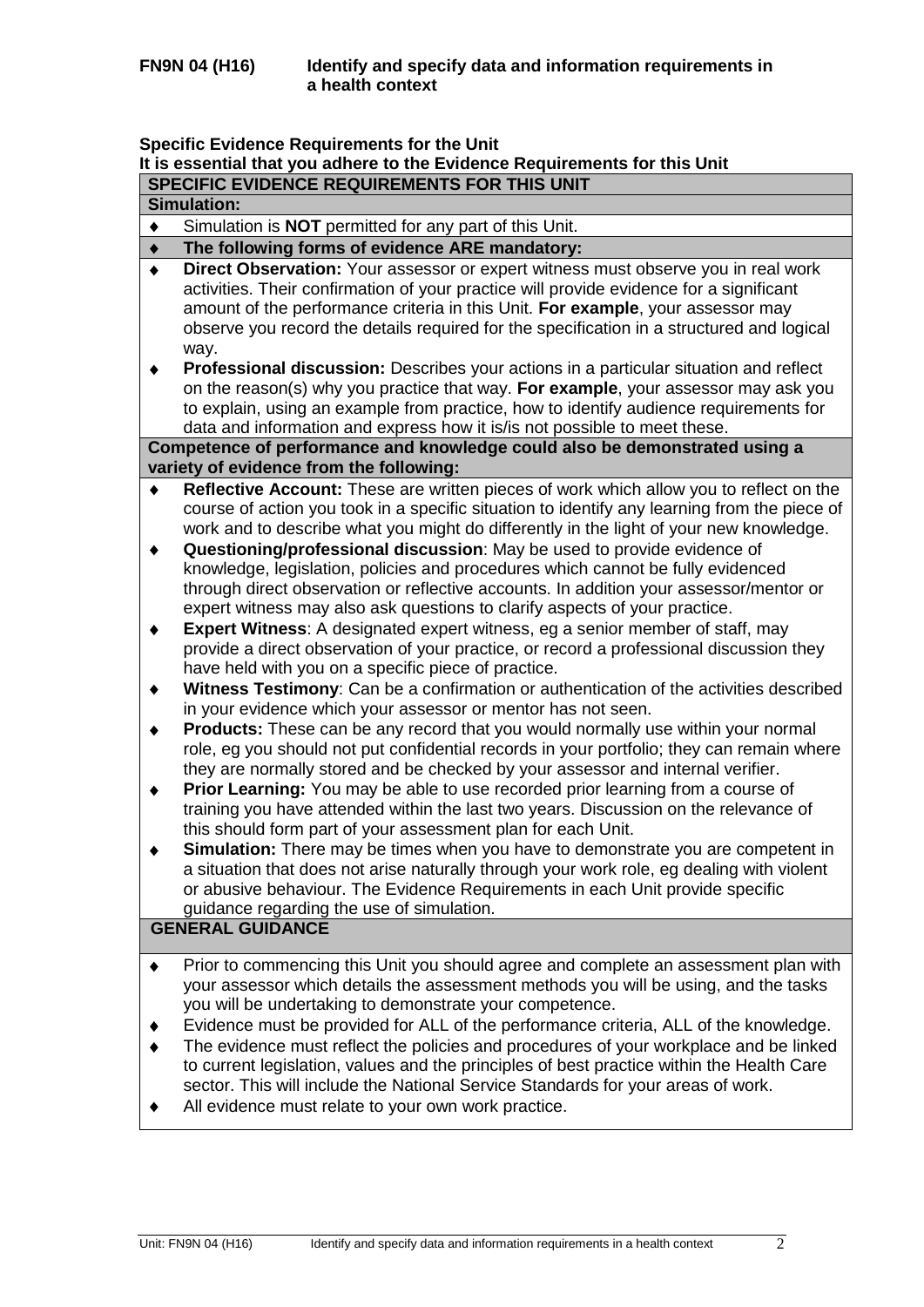## **FN9N 04 (H16) Identify and specify data and information requirements in a health context**

## **KNOWLEDGE SPECIFICATION FOR THIS UNIT**

Competent practice is a combination of the application of skills and knowledge informed by values and ethics. This specification details the knowledge and understanding required to carry out competent practice in the performance described in this Unit.

When using this specification **it is important to read the knowledge requirements in relation to expectations and requirements of your job role**.

**You need to provide evidence for ALL knowledge points listed below. There are a variety of ways this can be achieved so it is essential that you read the 'knowledge evidence' section of the Assessment Guidance.**

|                 | You need to show that you know, understand and can apply in<br>practice:                      | <b>Enter</b><br><b>Evidence</b><br><b>Numbers</b> |
|-----------------|-----------------------------------------------------------------------------------------------|---------------------------------------------------|
| $\mathbf{1}$    | The relevant legislation, policies, procedures, codes of practice                             |                                                   |
|                 | and guidelines in relation to information management.                                         |                                                   |
| $\overline{c}$  | The reasons for adhering to information governance.                                           |                                                   |
| 3               | Your organisation's planning cycles and objectives.                                           |                                                   |
| 4               | The wider sensitivities of data and information relevant to your<br>role and the requirement. |                                                   |
| 5               | The need for consistent standards regarding data and                                          |                                                   |
|                 | information (eg, sources, validity, reliability, completeness,                                |                                                   |
|                 | terminology, acronyms, purpose and conventions).                                              |                                                   |
| 6               | The professional codes of ethics in your area of practice.                                    |                                                   |
| $\overline{7}$  | The health and business context for data and information                                      |                                                   |
|                 | requirements (eg, clinical impact, patient safety issues,<br>increased productivity).         |                                                   |
| 8               | The different ways in which data and information are used in a                                |                                                   |
|                 | health context.                                                                               |                                                   |
| 9               | The difference between routine and ad hoc data and                                            |                                                   |
|                 | information requirements.                                                                     |                                                   |
| 10 <sup>°</sup> | The different processes required for routine and ad hoc data                                  |                                                   |
|                 | and information.                                                                              |                                                   |
| 11              | The data and information that hasn't been recorded before and                                 |                                                   |
|                 | the new requirements this creates.                                                            |                                                   |
| 12 <sub>2</sub> | The different dimensions of data and information.                                             |                                                   |
| 13              | The objectives and purpose of the information and data.                                       |                                                   |
| 14              | The frequencies of routine data and information.                                              |                                                   |
| 15              | The resources required for the provision of data and                                          |                                                   |
|                 | information and how to identify them.                                                         |                                                   |
| 16              | The system/s in place to provide data and information.                                        |                                                   |
| 17              | The relevant data and information sources and how these                                       |                                                   |
|                 | should be accessed.                                                                           |                                                   |
| 18              | The importance of accurately recording data and information                                   |                                                   |
|                 | requirements.                                                                                 |                                                   |
| 19              | The types of system limitations, limitations caused by data                                   |                                                   |
|                 | quality and resource limitations that may exist.                                              |                                                   |
|                 | 20 How to record the details required for the specification.                                  |                                                   |
| 21              | The various ways in which data and information is grouped.                                    |                                                   |
| 22              | The relevant classification systems and coding classifications                                |                                                   |
|                 | and terminology.                                                                              |                                                   |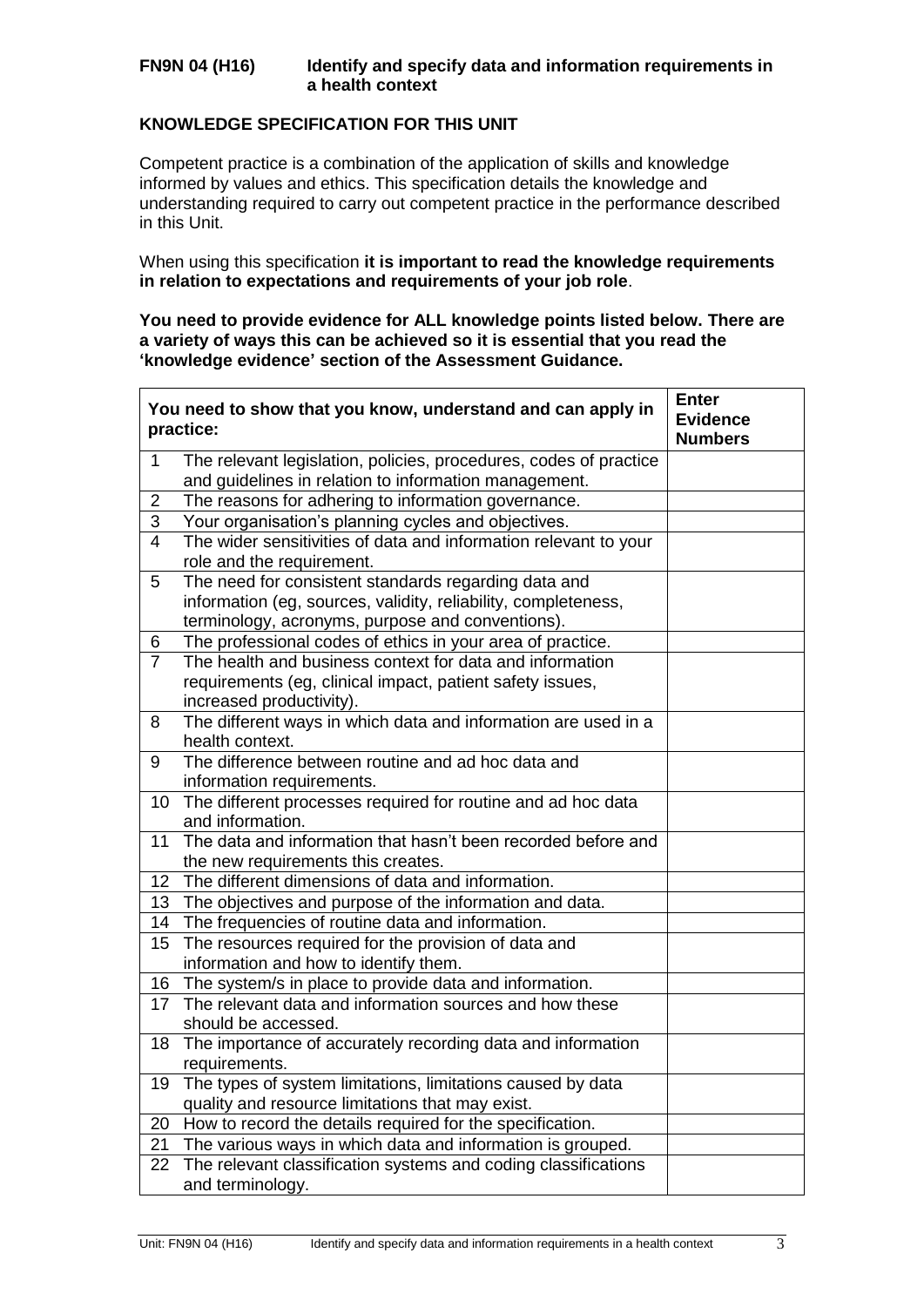| You need to show that you know, understand and can apply in<br>practice: | <b>Enter</b><br><b>Evidence</b><br><b>Numbers</b> |
|--------------------------------------------------------------------------|---------------------------------------------------|
| 23 How to identify audience requirements for data and information        |                                                   |
| and express how it is/is not possible to meet these.                     |                                                   |
| 24 How to establish reporting responsibilities and mechanisms            |                                                   |
| with the audience.                                                       |                                                   |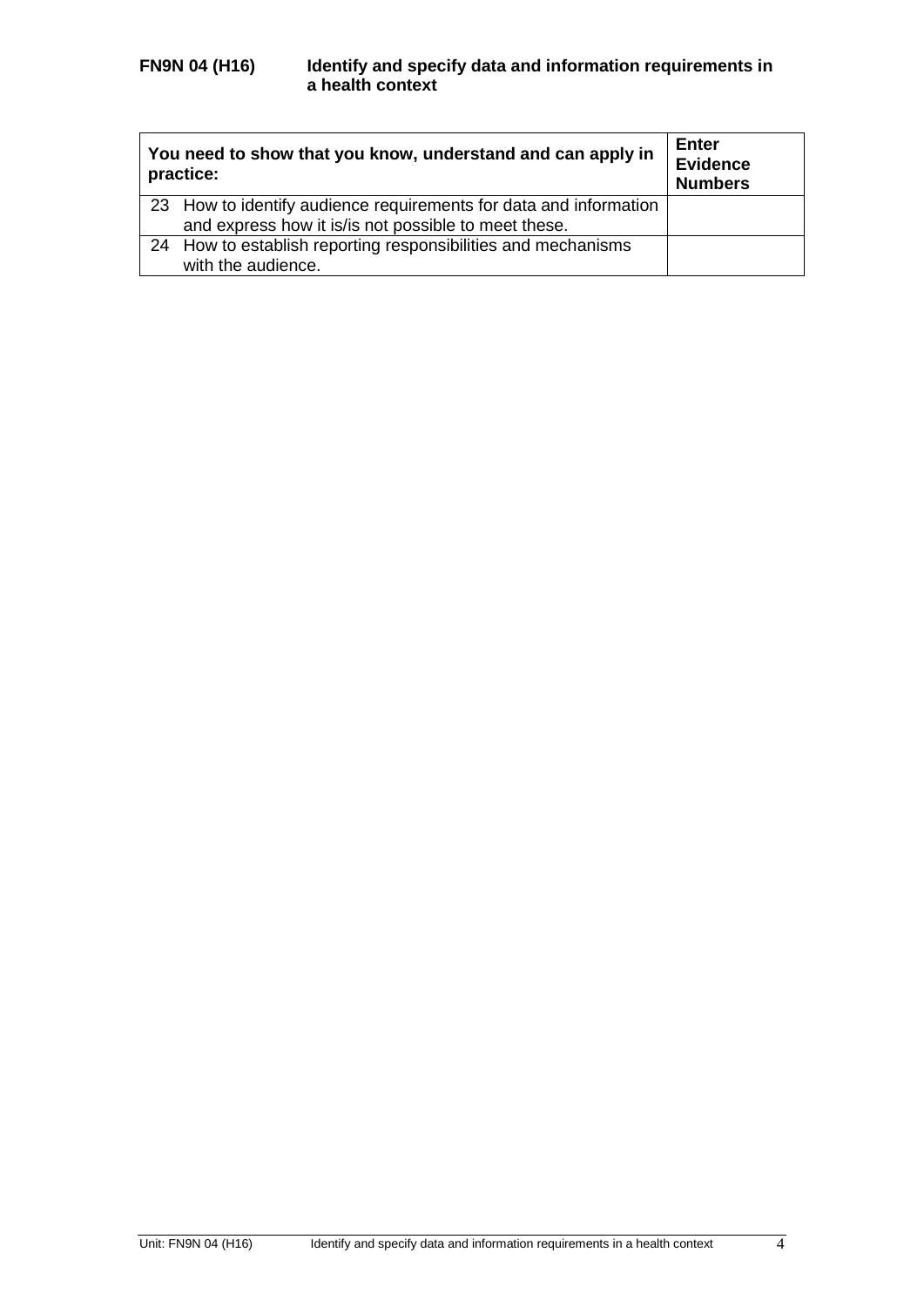| <b>Performance Criteria</b> |                                                                                                                                              |           |           |           |   |   |           |           |
|-----------------------------|----------------------------------------------------------------------------------------------------------------------------------------------|-----------|-----------|-----------|---|---|-----------|-----------|
|                             |                                                                                                                                              | <b>DO</b> | <b>RA</b> | <b>EW</b> | Q | P | <b>WT</b> | <b>PD</b> |
| 1                           | Identify and respond to the target<br>audiences needs for the data and<br>information.                                                       |           |           |           |   |   |           |           |
| $\overline{2}$              | Take into account the knowledge of the<br>target audience and the sensitivity of<br>the data and information involved.                       |           |           |           |   |   |           |           |
| 3                           | Consult with colleagues and the target<br>audience to identify and negotiate<br>requirements.                                                |           |           |           |   |   |           |           |
| 4                           | Identify the data and information<br>available and any limitations which<br>constrain the audiences requirements.                            |           |           |           |   |   |           |           |
| 5                           | Identify and select the most appropriate<br>sources of data and information.                                                                 |           |           |           |   |   |           |           |
| 6                           | Identify all the appropriate variables<br>that affect the data and information to<br>be provided.                                            |           |           |           |   |   |           |           |
| $\overline{7}$              | Enable the audience to understand the<br>meaning and significance of the<br>variables.                                                       |           |           |           |   |   |           |           |
| 8                           | Check conformity with information<br>governance in accordance with<br>legislation and organisational<br>requirements.                        |           |           |           |   |   |           |           |
| 9                           | Identify the resources required and the<br>limitations, assumptions, costs and<br>timescales that will affect the work to<br>be carried out. |           |           |           |   |   |           |           |
| 10 <sup>°</sup>             | Gain agreement to access the sources<br>of data and information identified.                                                                  |           |           |           |   |   |           |           |
| 11                          | Record the details required for the<br>specification in a structured and logical<br>way.                                                     |           |           |           |   |   |           |           |
| 12                          | Ensure that all abbreviations and<br>technical terminology used in the<br>specification are clearly explained.                               |           |           |           |   |   |           |           |
|                             | 13 Adhere to the relevant data standards.                                                                                                    |           |           |           |   |   |           |           |
| 14                          | Agree reporting responsibilities and<br>mechanisms with the audience.                                                                        |           |           |           |   |   |           |           |

*PD* = *Professional Discussion*

*DO = Direct Observation RA = Reflective Account Q = Questions*

*EW = Expert Witness P = Product (Work) WT = Witness Testimony*